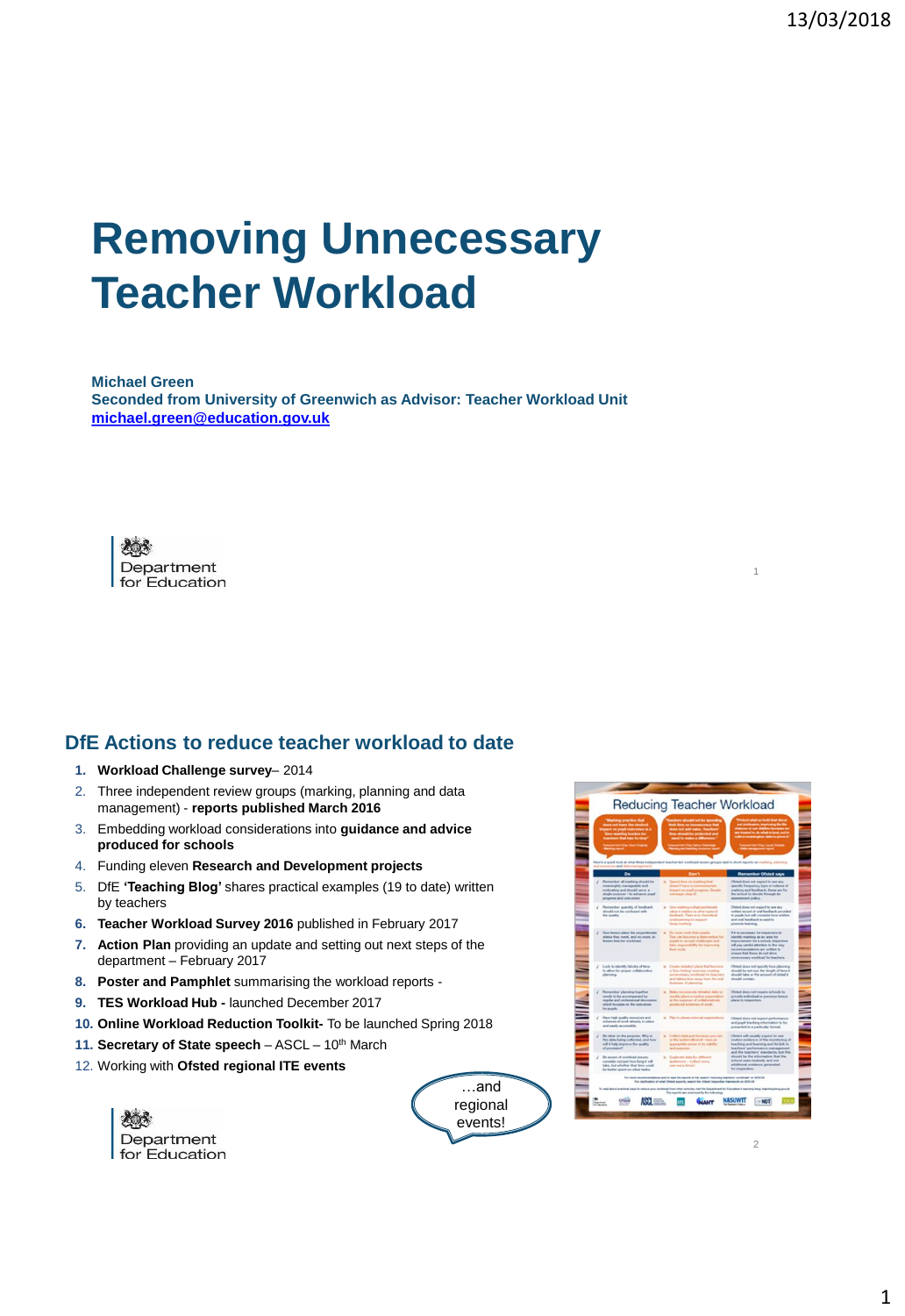#### **Publications following Secretary of State Speech**

- A short video of the Secretary of State and Chief of Ofsted outlining their shared commitment to addressing teacher workload throughout the education system;
- A [summary report](https://www.gov.uk/government/publications/workload-challenge-research-projects-summary-report-2018) of the findings of NCTL funded collaborative projects into reducing workload carried out by 12 groups of schools, and the [12 project reports](https://www.gov.uk/government/publications/teacher-workload-challenge-school-research-project-reports);
- A [qualitative study](https://www.gov.uk/government/publications/exploring-teacher-workload-qualitative-research) following on from the 2016 teacher workload survey; and
- A [review](https://www.gov.uk/government/publications/mapping-professional-development-for-reducing-teacher-workload) of packages of support and CPD available to schools in relation to reducing teacher workload.



Department for Education

#### **Further steps arising from the February 2017 DfE Action Plan**

1. By Spring 2018, **a web-based workload reduction toolkit** for leaders and teachers which will provide a standalone plan for reviewing and streamlining policies in schools. It will be supplemented with advice, tools and effective practice.

2. This toolkit will also include **support for teachers in the early stages of their careers and for ITE providers** to embed consideration of workload for trainees and mentors.

3. Evaluating and signposting innovative models across the sector that are resulting in the reduction of workload through **effective use of technology**.

4. **Regional events** continue until March 2018. Focus on practical approaches to removing unnecessary workload at school level. Other events being considered after launch of toolkit.

5. Commitments to continue to **improve the evidence base on workload**

*…. plus inserting the reducing workload principles and recommendations into DfE Guidance and documents*



4

3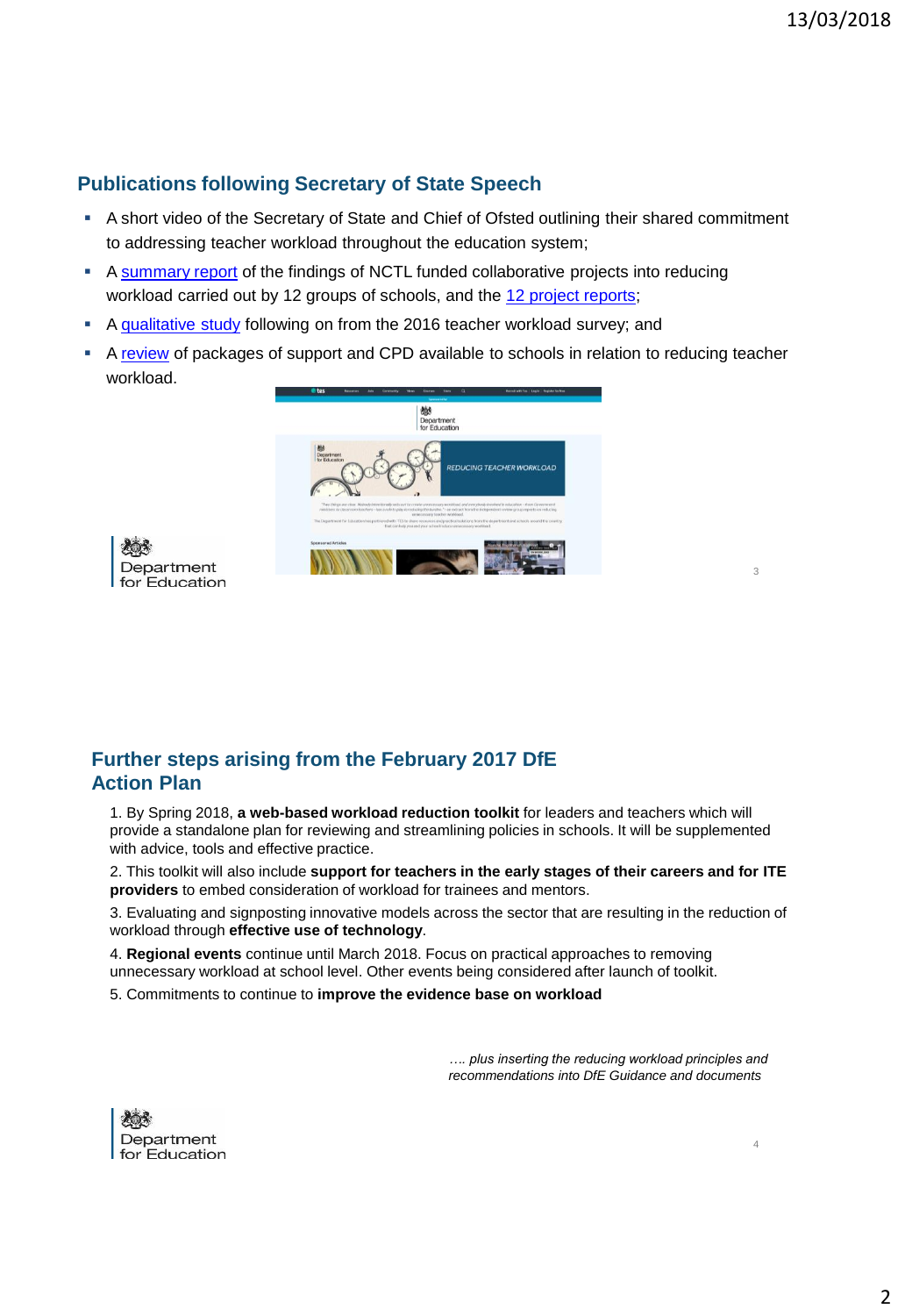5

6

## **ITE Workload Toolkit Area**

- As part of the Department's commitment to support the removal of unnecessary workload, the online Workload Toolkit in Spring 2018 which will act as a central hub of support for the sector (schools, ITE providers, headteachers, early career teachers, governors etc)
- The ITE area will include:
	- A set of **principles** with accompanying guidance to share how ITE providers are embedding the recommendations from the three independent workload reports and helping to reduce unnecessary workload burdens within ITE;
	- **Case studies** and examples of practice from the sector on workload and also well-being;
	- Sharing of **materials, tools and resources** from the sector
	- **Links** to the other areas within the Workload Toolkit and **signposting** to other external material

Is there further content that the ITE sector would find useful?



### **ITE Workload Toolkit Area - Themes**

#### **Raise awareness / take action / embed / collaborate / share practice**

- **Mental health and well-being**
- **Addressing workload through ITE content**
- Addressing the particular workload challenges faced by trainees on professional placement
- Addressing potential workload challenges for schools and mentors
- **Embedding the spirit of the recommendations in the culture of ITE**
- Supporting the wider partnership with the recommendations of the three reports

Others?

| <b>AS</b><br>Department<br>for Education |
|------------------------------------------|
|                                          |
|                                          |

3